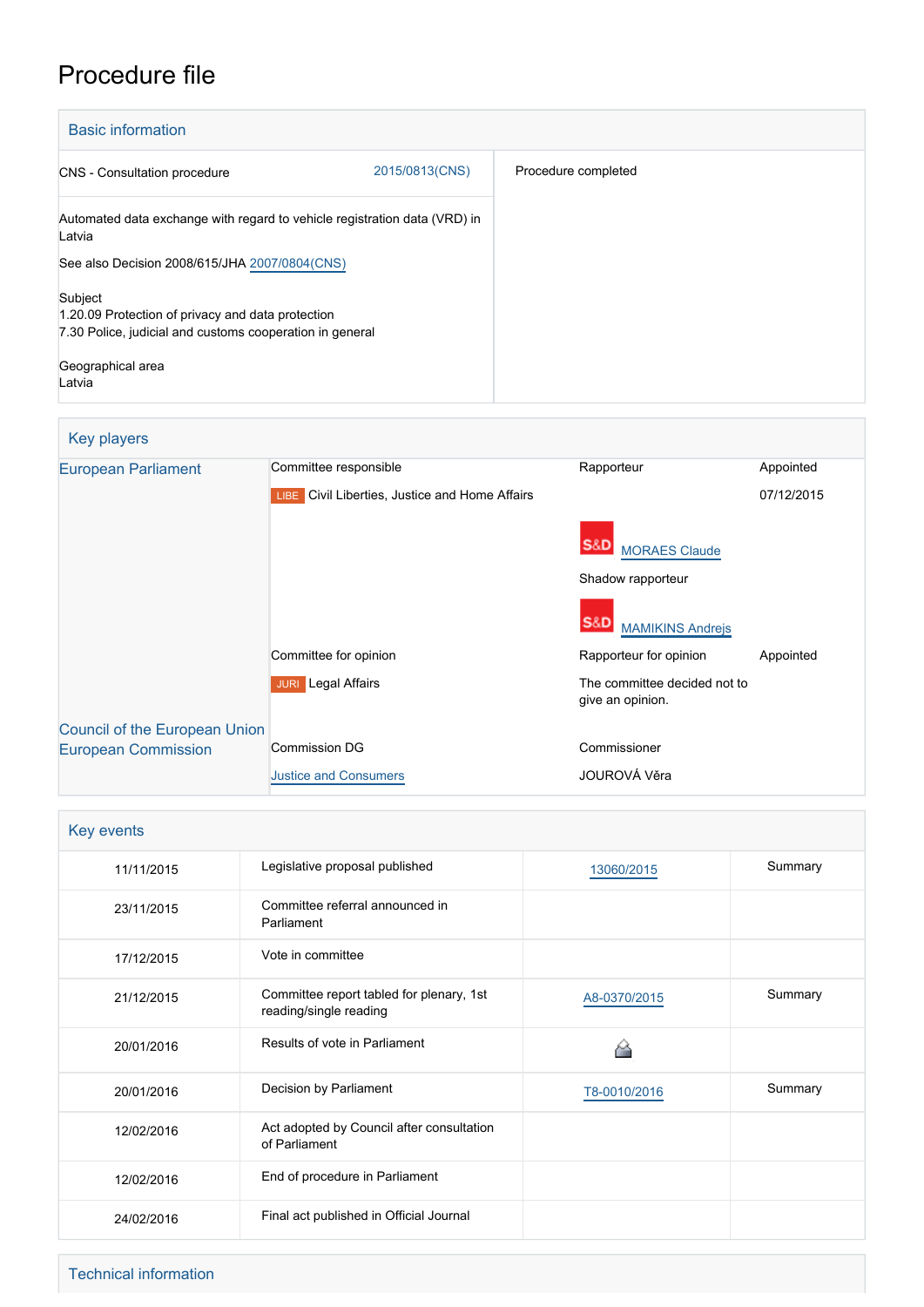| Procedure reference        | 2015/0813(CNS)                                |
|----------------------------|-----------------------------------------------|
| Procedure type             | CNS - Consultation procedure                  |
| Procedure subtype          | Legislation                                   |
|                            | See also Decision 2008/615/JHA 2007/0804(CNS) |
| Other legal basis          | Rules of Procedure EP 159                     |
| Stage reached in procedure | Procedure completed                           |
| Committee dossier          | LIBE/8/04991                                  |

#### Documentation gateway

| Legislative proposal                                               | 13060/2015   | 11/11/2015 | CSL | Summary |
|--------------------------------------------------------------------|--------------|------------|-----|---------|
| Committee draft report                                             | PE572.888    | 09/12/2015 | EP  |         |
| Committee report tabled for plenary, 1st<br>reading/single reading | A8-0370/2015 | 21/12/2015 | EP  | Summary |
| Text adopted by Parliament, 1st reading/single<br>reading          | T8-0010/2016 | 20/01/2016 | EP  | Summary |

Final act

 [Decision 2016/254](https://eur-lex.europa.eu/smartapi/cgi/sga_doc?smartapi!celexplus!prod!CELEXnumdoc&lg=EN&numdoc=32016D0254) [OJ L 047 24.02.2016, p. 0008](https://eur-lex.europa.eu/legal-content/EN/TXT/?uri=OJ:L:2016:047:TOC) Summary

# Automated data exchange with regard to vehicle registration data (VRD) in Latvia

PURPOSE: launch of automated data exchange with regard to Vehicle Registration Data (VRD) in Latvia.

PROPOSED ACT: Council Implementing Decision.

ROLE OF THE EUROPEAN PARLIAMENT : the Council adopts the act after consulting the European Parliament but without being obliged to follow its opinion.

BACKGROUND: with regard to [Council Decision 2008/615/JHA](http://www.europarl.europa.eu/oeil/popups/ficheprocedure.do?reference=2007/0804(CNS)&l=en) on the stepping up of cross-border cooperation, particularly in combating terrorism and cross-border crime, the supply of personal data provided for under that Decision may not take place until the general provisions on data protection set out in that Decision have been implemented in the national law of the territories of the Member States involved in such supply.

[Council Decision 2008/616/JHA](http://www.europarl.europa.eu/oeil/popups/ficheprocedure.do?reference=2007/0821(CNS)&l=en) provides that the verification that the condition has been met with respect to automated data exchange in accordance with Decision 2008/615/JHA is to be done on the basis of an evaluation report based on a questionnaire, an evaluation visit and a pilot run.

Latvia has completed the questionnaire on data protection and the questionnaire on Vehicle Registration Data (VRD) exchange. It carried out a successful pilot run with the Netherlands. An evaluation visit has taken place in Latvia.

On the basis of an overall evaluation report, the Council concluded on 8 October 2015 that Latvia had fully implemented the general provisions on data protection set out in Chapter 6 of Decision 2008/615/JHA.

CONTENT: the proposed Council Implementing Decision aims to authorise Latvia to receive and supply personal data pursuant to Decision 2008/615/JHA from the date of entry into force of the Decision with respect to automated data exchange regarding Vehicle Registration Data.

Denmark and Ireland are taking part in the adoption and application of the proposed Decision. The United Kingdom is not bound by it or subject to its application.

### Automated data exchange with regard to vehicle registration data (VRD) in Latvia

The Committee on Civil Liberties, Justice and Home Affairs adopted the report by Claude MORAES (S&D, UK) on the draft Council implementing decision on the launch of automated data exchange with regard to Vehicle Registration Data (VRD) in Latvia.

The committee recommended that Parliament approved the Council draft.

To recall, the draft Council Implementing decision aims to authorise Latvia to receive and supply personal data in accordance with to [Council](http://www.europarl.europa.eu/oeil/popups/ficheprocedure.do?reference=2007/0804(CNS)&l=en) [Decision 2008/615/JHA](http://www.europarl.europa.eu/oeil/popups/ficheprocedure.do?reference=2007/0804(CNS)&l=en) from the date of entry into force of the Decision with respect to automated data exchange regarding Vehicle